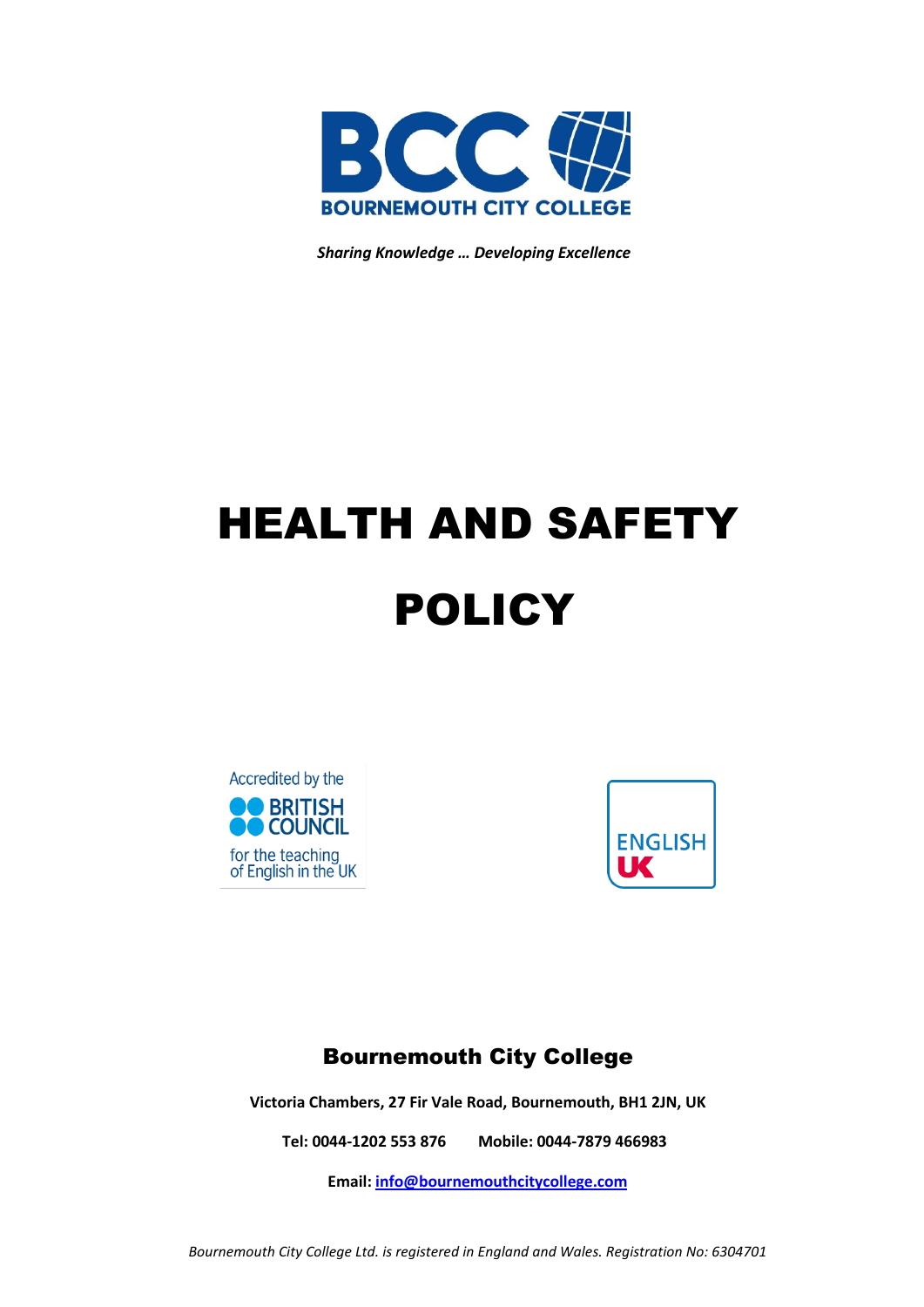We recognise our responsibilities under the Health and Safety at Work Act 1974 and will take all reasonably practicable steps to provide and maintain safe and healthy working conditions (on the school and residential accommodation premises and during school-sponsored activities), equipment and systems of work for all our students, school and residential accommodation personnel and visitors to the school and residential accommodation.

We also realise we have a statutory duty of care to students and school personnel by ensuring that all predictable risks have been identified and risk assessed for all curriculum activities.

We are aware that we may be legally liable if negligence is established against the school if a student, staff member of visitor is injured. Therefore, we must ensure that control measures have been put in place for all identified risks.

We believe we can help prevent accidents and provide a safe and healthy working and learning environment only if everyone works together to adopt and use safe systems of work and identified good practices of health and safety. Everyone has a duty to take care of their own safety and that of others while on the school and residential accommodation premises or during school-sponsored activities.

We believe the maintenance of a healthy and safe school is the shared responsibility of everyone in the school.

We believe it is essential that this policy clearly identifies and outlines the roles and responsibilities of all those involved in the procedures and arrangements that is connected with this policy.

This document includes:

- 1) Aim of the Policy
- 2) Health and Safety Manager
- 3) Role of School Personnel
- 4) Role of Students
- 5) Role of Visitors
- 6) Risk Assessment/ Safe Operating Systems

All BCC staff must follow the procedures and steps set out in this document to ensure that the consistency is followed by all members of BCC. This policy is reviewed and amended due to business needs and UK Government requirements on regular basis.

| <b>Policy created by:</b> | <b>Policy created:</b> | Last Reviewed: | <b>Last Reviewed:</b> | Last Reviewed: |
|---------------------------|------------------------|----------------|-----------------------|----------------|
| Saddigh                   | ⊿ St<br>June 2020      | June 2021      |                       |                |
|                           |                        |                |                       |                |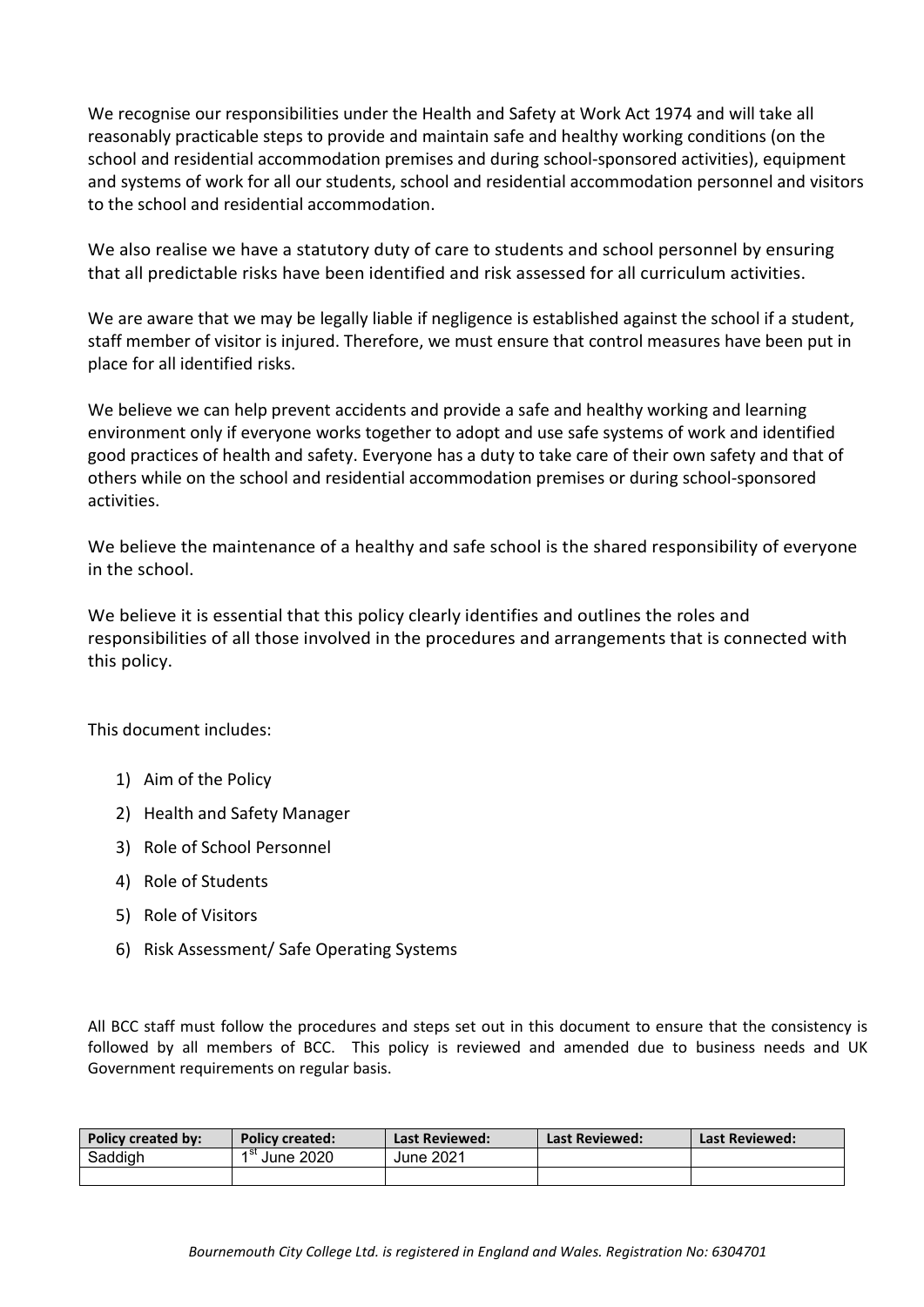#### **Aims**

- 1. To establish a safe and healthy working and learning environment for all students, school and residential accommodation personnel and visitors.
- 2. To ensure that all predictable risks have been identified and risk assessed for curriculum activities.
- 3. To encourage everyone to take responsibility for their own health and safety and that of others.
- 4. To provide and maintain equipment.
- 5. To establish safe operating systems within the school and residential accommodation.
- 6. To provide training and updated information.

#### **Health and Safety Manager**

- 1. comply with the school's Health and Safety Policy, safety procedures and risk assessments;
- 2. conduct regular health and safety surveys with the Principal and Safety Representative;
- 3. assist with the compilation of risk assessments;
- 4. ensure daily/weekly (where appropriate) inspections, repairs and an annual maintenance programme is in place for all equipment;
- 5. ensure all electrical equipment, physical education apparatus and equipment, are serviced and maintained by suitably qualified contractors where necessary; ensure all maintenance records are kept up to date and readily available for any health and safety inspections;
- 6. ensure all chemicals and hazardous substances are clearly labelled, stored and disposed under the correct COSHH guidelines;
- 7. ensure the water system is well maintained in order to prevent Legionnaire's disease;
- 8. ensure that all cleaning staff are aware of the Health and Safety Policy and its implications such as storage arrangements for materials, use of equipment, substances etc;
- 9. ensure that all new equipment is supplied with the appropriate documentation;
- 10. test the fire alarm system each week;
- 11. maintain a record of hazardous substances used for cleaning and similar purposes
- 12. oversee the carrying out of risk assessments;
- 13. investigate potential hazards, employee complaints, accidents and dangerous occurrences;
- 14. provide information and guidance to school and residential accommodation personnel;
- 15. work closely with the Director;
- 16. provide guidance and support to all staff;
- 17. provide training for all staff on induction and when the need arises regarding;
- 18. keep up to date with new developments and resources;
- 19. review and monitor;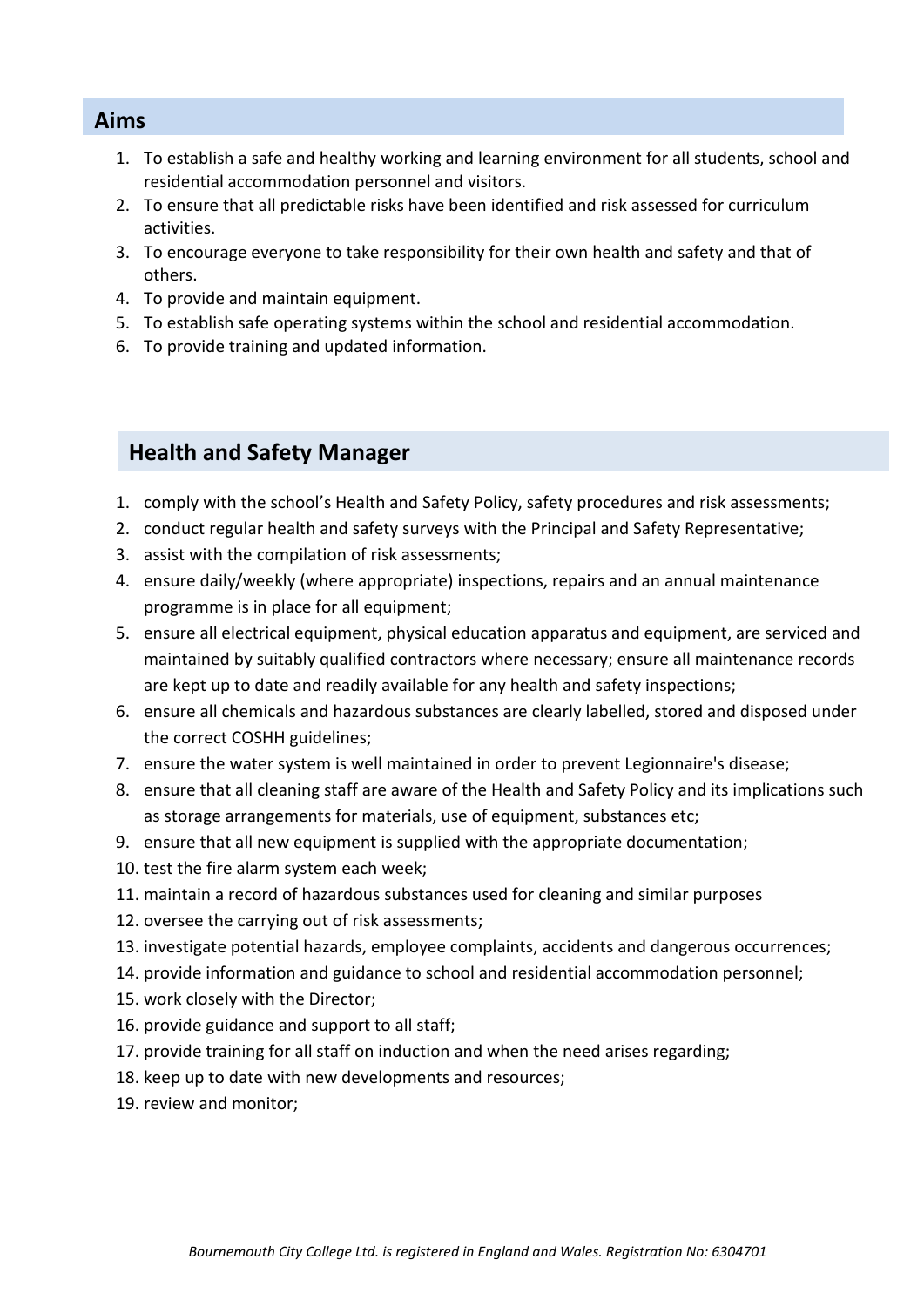## **Role of School Personnel**

School and residential accommodation personnel will:

- 1. carry out their duties in accordance with the Health and Safety Policy;
- 2. take reasonable care of themselves and others whilst at work;
- 3. attend appropriate training;
- 4. report accidents, incidents, defects, damage to equipment and safety hazards to the Health and

Safety Officer

- 5. implement the school's equalities policy and schemes;
- 6. report and deal with all incidents of discrimination;
- 7. attend appropriate training sessions on equality;
- 8. report any concerns they have on any aspect of the school

#### **Role of Students**

Students are expected to:

- 1. follow the safety rules of the school and residential accommodation and in particular the instructions of staff given in an emergency;
- 2. use and not wilfully misuse, neglect or interfere with things provided for their safety;
- 3. exercise personal responsibility for the safety of themselves and others;
- 4. observe standards of dress consistent with safety and or / or hygiene
- 5. treat others, their work and equipment with respect;

### **Role of Visitors**

Visitors are expected to:

- 1. take reasonable care of themselves and others while on the school and residential accommodation premises;
- 2. co-operate with the safety rules and procedures of the school and residential accommodation;
- 3. ensure compliance with risk management when working on the premises;
- 4. report defects or damage to equipment;
- 5. report all accidents and incidents